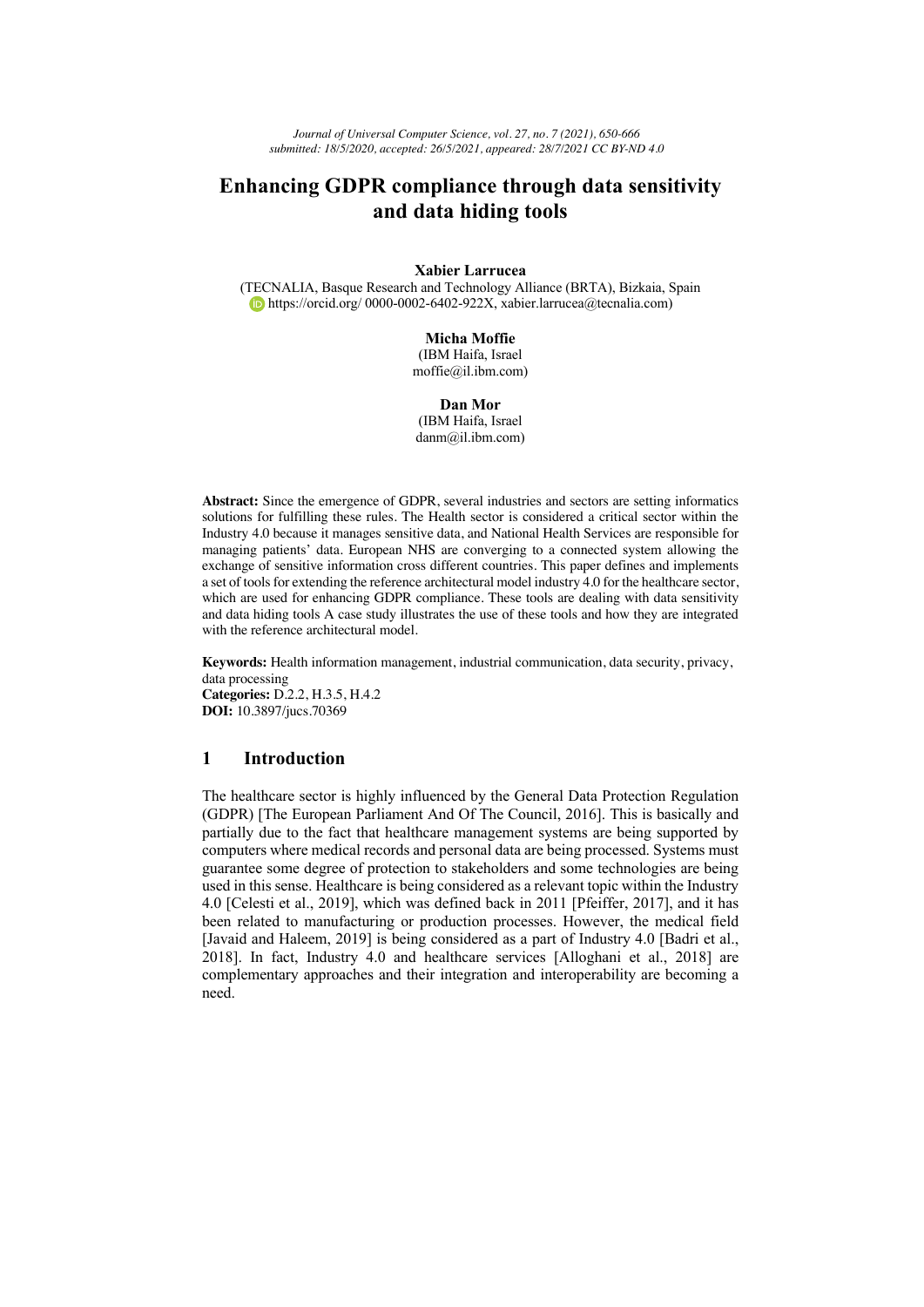According to [Pang et al., 2018], *Industry 4.0 is spilling out from manufacturing to healthcare*, and the increase of digitally networked and data-intensive are pushing forward the smarter production concept and, thus, the industry 4.0 concept.

Since the emergence of the GDPR, the use of new technologies such as Internet of Things (IoT), cloud/fog/edge computing, big data analytics, artificial intelligence, and robotics in the medical sector is not banal nor straightforward.

This industry is moving to an integrated set of digitalized healthcare products and digitalized healthcare services. The integration of different technologies with healthcare systems is representing a major challenge especially when dealing with patients health records [Elhoseny et al., 2018], and its alignment to GDPR rules.

European citizens are entitled to move freely to different European countries, and each country has its own particularities concerning medical treatments and medical data management rights [Wismar et al., 2011]. Medical Data management including transfers of personal data to third countries or international organizations are major subjects within this European law, and mechanisms must be set up for assuring security and privacy, especially when managing patient's health records [The European Parliament And The Council Of The European Union, 2011].

However, the European Commission is promoting a set of services for connecting NHS from different countries in order to allow access and exchange European patients' medical records [Hathaliya et al., 2019] abroad. One of these services is the OpenNCP [European Commission, n.d.-b] which is a platform connecting National Health Services (NHS) cross European countries. Each country is connected throughout a set of services to the rest of national contact points in order to create a network for sharing patient's health records. Each NHS has a complex architecture and may be connected to Industry 4.0 technologies and/or IoT based architectures.

The connection of different NHS across Europe is a complex scenario requiring a defined and validated framework. Several research works have been done in this sense [Staffa et al., 2018], [Health information Institute, 2010], or they are ongoing [EHDEN consortium, 2020] in order to solve or to reduce the challenges for the healthcare sector [Lezzi et al., 2018]. Taking into account this scenario and our recent published works in this sense [Larrucea et al., 2020] and [Assaf et al., 2019]. We have introduced the use of policies, a consent management tool, a data hiding tool and a data sensitivity tool. Therefore, this paper contributes to this scenario with the following:

- Policy definition and use of a consent management tool
- Data Sensitivity tool integration within the healthcare industry 4.0 architectural model
- Data hiding tool integration within the healthcare industry 4.0 architectural model
- A case study illustrates the use of the architecture and the use of its related tools.

This paper is structured as follows. First, a background overview on healthcare, OpenNCP and GDPR, is provided. Second, the integration of data hiding and data sensitive analysis tools within the healthcare industry 4.0 architecture is proposed. Next, we define the case study to illustrate the approach. In section Five, we draw conclusions and outline future steps.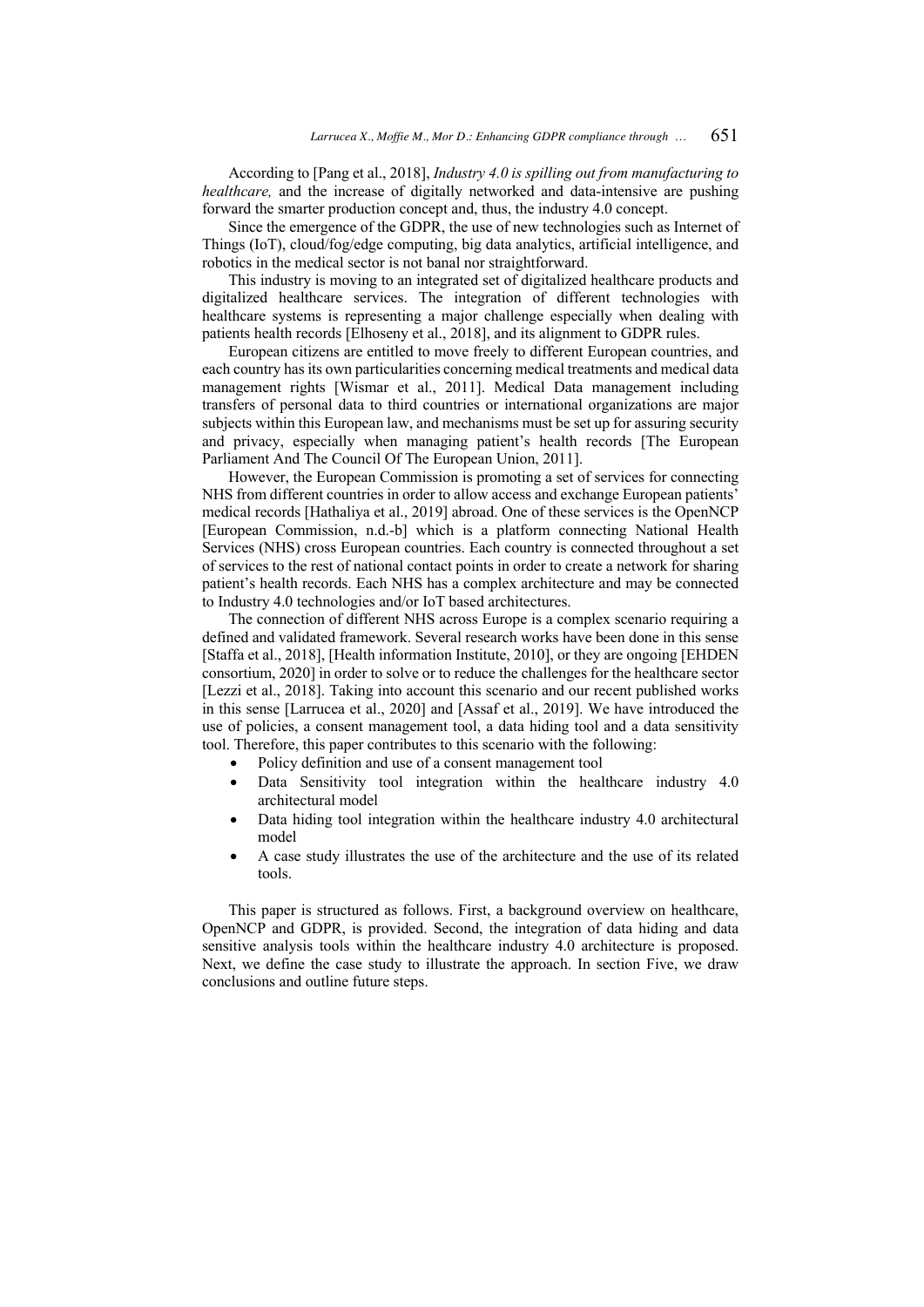# **2 Background**

#### **2.1 Security and interoperability in Healthcare information systems**

National healthcare systems are keystones for any country, but its security must be enhanced from a security perspective. Nowadays citizens are moving around the world travelling from one country into another, and there is an increasing need to provide them better support when they are travelling abroad. Therefore, interoperability is a challenge in healthcare systems. From a technical point of view, medical doctors must have access to patients' data by using the National Health Service (NHS) in order to figure out the patient's condition for improving diagnosis and treatments. In addition, this data must be available but there are several technical barriers such as the interoperability of patients' health records. As stated by [Wismar et al., 2011], NHSs are differently managed and implemented within the European Union. Therefore, if we want to allow the exchange of health records between countries, we need to provide the means for enabling their interoperability. Due to the complex set of systems involved within a NHS, we identified a healthcare industry 4.0 architecture [Larrucea et al., 2020] allowing us to define and use different tools for different purposes, as it was defined by the industry 4.0 environment [Schweichhart, 2016]. It's a relevant layer within the reference architectural framework [Schweichhart, 2016].

From a non-technical point of view, security awareness and training are some of the topics to be addressed in healthcare systems because this kind of systems are integrating a wide diverse set of technologies such as IoT systems [Pace et al., 2019].

As stated previously, there is a large number of initiatives dealing with this topic. However, our approach is to build upon the OpenNCP platform [European Commission, n.d.-b] a set of tools for enhancing security at data level where patient's health records are exchanged across European countries. This OpenNCP platform is supported by the eHealth Digital Service Infrastructure (DSI) Operations [European Commission, n.d.-a] directly managed by the European Commission. The purpose of the OpenNCP is to provide a common network and an infrastructure to connect different national healthcare systems. This initiative was launched by the epSOS project ['Smart Open Services for European Patients', 2018]. The eHealth DSI (eHDSI) is the initial deployment and operation of services for cross-border health data exchange under the Connecting Europe Facility (CEF). Each National Contact Points (NCP) for eHealth (NCPeH) is deployed in a VM which connects the others VM. In its turn, each member state has a complex and different infrastructure connecting the OpenNCP [Larrucea et al., 2019].

### **2.2 GDPR, eHealth records and consent**

The General Data Protection Regulation (GDPR) [The European Parliament And Of The Council, 2016] is a European directive (law) where security aspects related to personal data must be enhanced. This is especially relevant in health-based systems because they are using personal data. When a European citizen travels abroad, and he is moving across European countries, they keep the same rights as in those from their origin countries. The management of personal data is considered as one of the main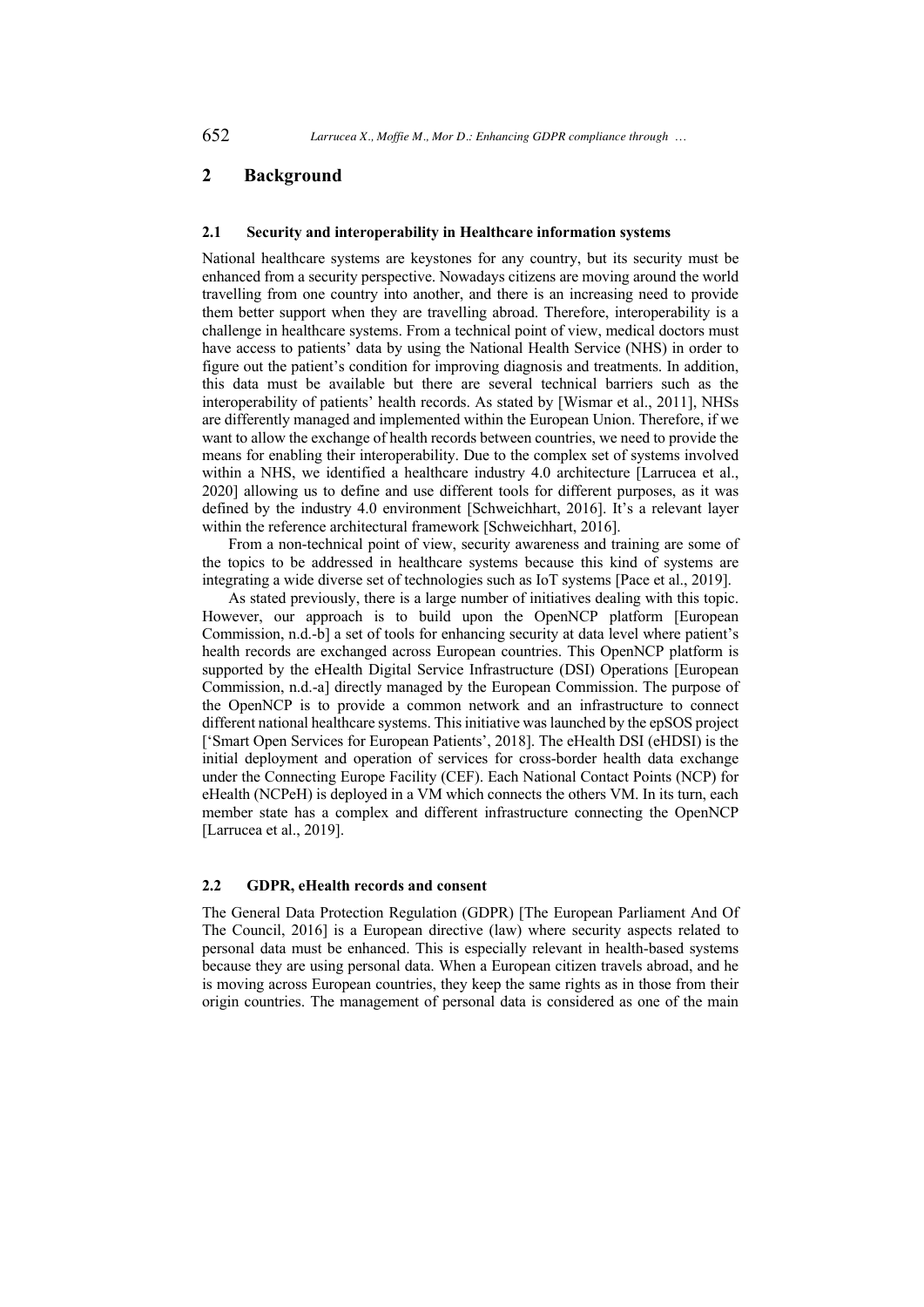challenges or topics to be addressed. In this context, the consent given by a citizen/patient is stressed by the GDPR where a controller must demonstrate that a patient gave its consent [The European Parliament And Of The Council, 2016]*.* This consent must be also exchanged among different member states when a patient is being assisted by a doctor in other country. The GDPR requires the management of this consent and privacy rules [Rios et al., 2019]. As health records are sensitive information, governments and agencies must establish the appropriate mechanisms as requested by the law. In this context, as patient's health records [The European Parliament And The Council Of The European Union, 2011] are exchanged, they should be connected to medical devices, hospitals records, and so on. Medical doctors require as much information as possible, and patients' information must be available.

GDPR and patients' health records related directive stress the consent management concept which is usually captured and evidenced by a piece of paper. Sometimes there is no evidence of the explicit consent, but healthcare systems require to capture the informed consent from patients in an explicit way. Consent management systems must define a specific consent architecture [Heinze et al., 2011].

It is worth to mention the need for connecting the GDPR and the possibilities of technological tools in support of legal compliance. This step represents a step forward on considering the legislative obligations. There are several research works such as [Pocs, 2012] where a legal scholar is dealing with this issue. Another example is [Conley and Pocs, 2018] where authors are analyzing the GDPR compliance challenges within interoperable health information exchanges.

# **3 Healthcare industry 4.0**

#### **3.1 Introduction to Healthcare industry 4.0 Architecture**

As stated previously our work is based on the use of a healthcare industry 4.0 reference architecture [Larrucea et al., 2020]. Basically, this architecture defines the following layered stack (Figure 1):

- Business Processes: this layer involves the interaction among the different stakeholders to provide an added value to the healthcare industry 4.0 stakeholders. This layer considers the consent management process to illustrate how it works since consent has a relevant role within the current regulations such as the GDPR.
- Functions: to implement consent management functionalities, we need to develop and set up processes to (1) identify the sensitive data elements and (2) enforce the consent decision – in addition to the consent management tool *per se*. In particular, Healthcare systems must adhere to regulation. During interaction between different healthcare systems as well as the explicit consent stated by patients.
- Data: this layer deals with the format of the data exchanged and managed., This layer is related to the data required by the OpenNCP architecture. This architecture uses HL7 as the standard format. This layer deals with the format of the data, and the identification of the data.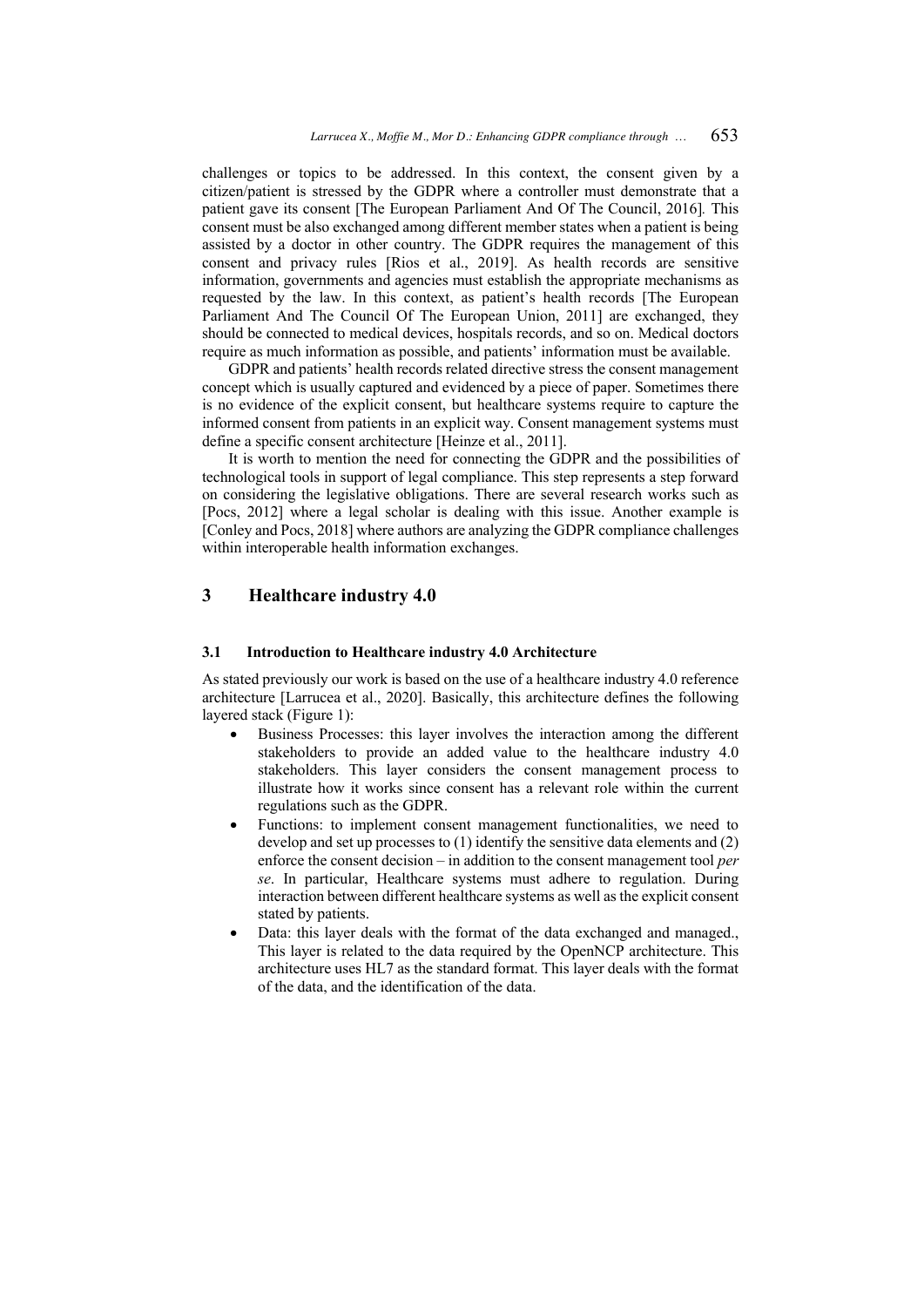654 *Larrucea X., Moffie M., Mor D.: Enhancing GDPR compliance through …*

- Communication: we are using the OpenNCP as a communication channel for sharing patients' information such as eHealth records. We extend the OpenNCP to include all different healthcare systems.
- Digitalization: health records are represented using HL7 and following the International Patient Summary guidelines. Scans and other medical results such as blood analysis are digitalized.
- Physical Things: Mobile devices can access health records by using encrypted channels. This aspect is not addressed in this paper due to space limitations.



*Figure 1: Reference Architectural Model Industry 4.0 adopted for the healthcare industry 4.0 [Larrucea et al., 2020]*

### **3.2 Consent Management tool**

Our approach is to use the consent management tool provided by Symphonic ['Symphonic', 2020], and to create a policy based on this tool. The following Figure 2 summarizes the main components of the consent management tool.



*Figure 2: Consent Management tool*

This tool has a Policy Manager containing a set of tools for implementing fine-grained and dynamic access control policies. This aspect allows us to govern how the resources such as medical records may be used. This manager is an ABAC (attribute based access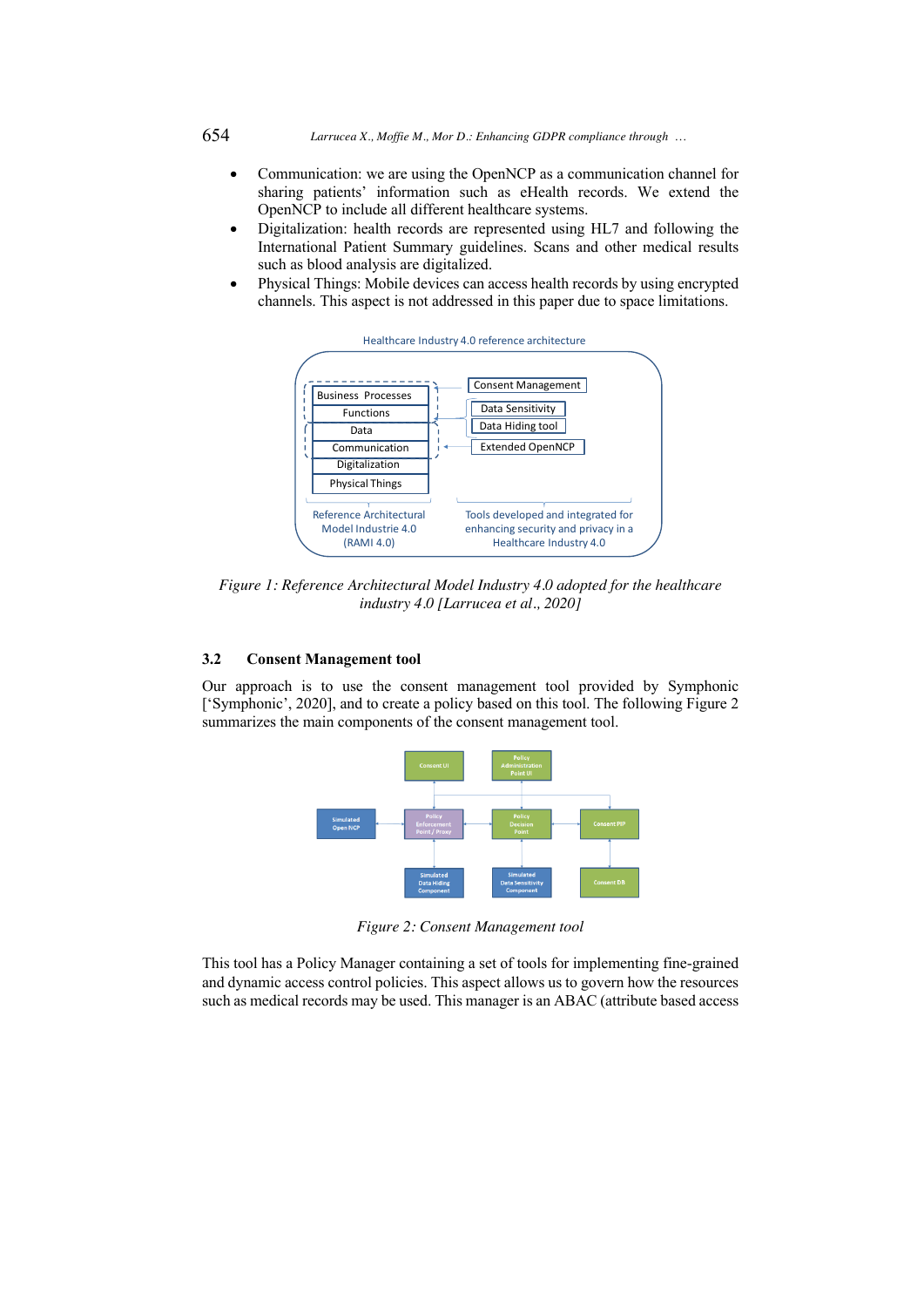control) system, and it tries to answer the question: "*given the facts I know about the user, the resource being accessed, what the user wants to do with the resource, how sure I am the user is who she says she is, and any other pertinent facts about the world at this point in time, should the user's access request be permitted, and is there anything else that must be done in addition to permitting or denying access?*".

The following Figure 3 represents an overview of the tool where policies are defined and stored.



*Figure 3: Consent management tool - policies*

This tool is the upper layer of the healthcare industry 4.0 architecture [Larrucea et al., 2020], and it refers to the consent management which is one of the major issues [Asghar et al., 2017] in healthcare systems. Sometimes, remote consent is required when patients are travelling, and they are not physically present for giving consent. Consents requires the access to patient data [David et al., 2014], and physicians must deal with ethics and regulatory aspects such as GDPR. In fact, data processing of health information among different actors (e.g. peer to peer) [Weber-Jahnke and Obry, 2012] is the other major issue [Asghar et al., 2017], and this is especially relevant in emergency contexts [Shapiro et al., 2016] or even in the IoT (Internet of Things). Consent and policies [Karat et al., 2009] depend on the context [Russello et al., 2008]. In this sense, our approach based on [Buchanan et al., 2013] is to provide an integrated set of tools that supports and enables the creation of a formal structure for abstraction, governance and implementation of trust relationships and security policies.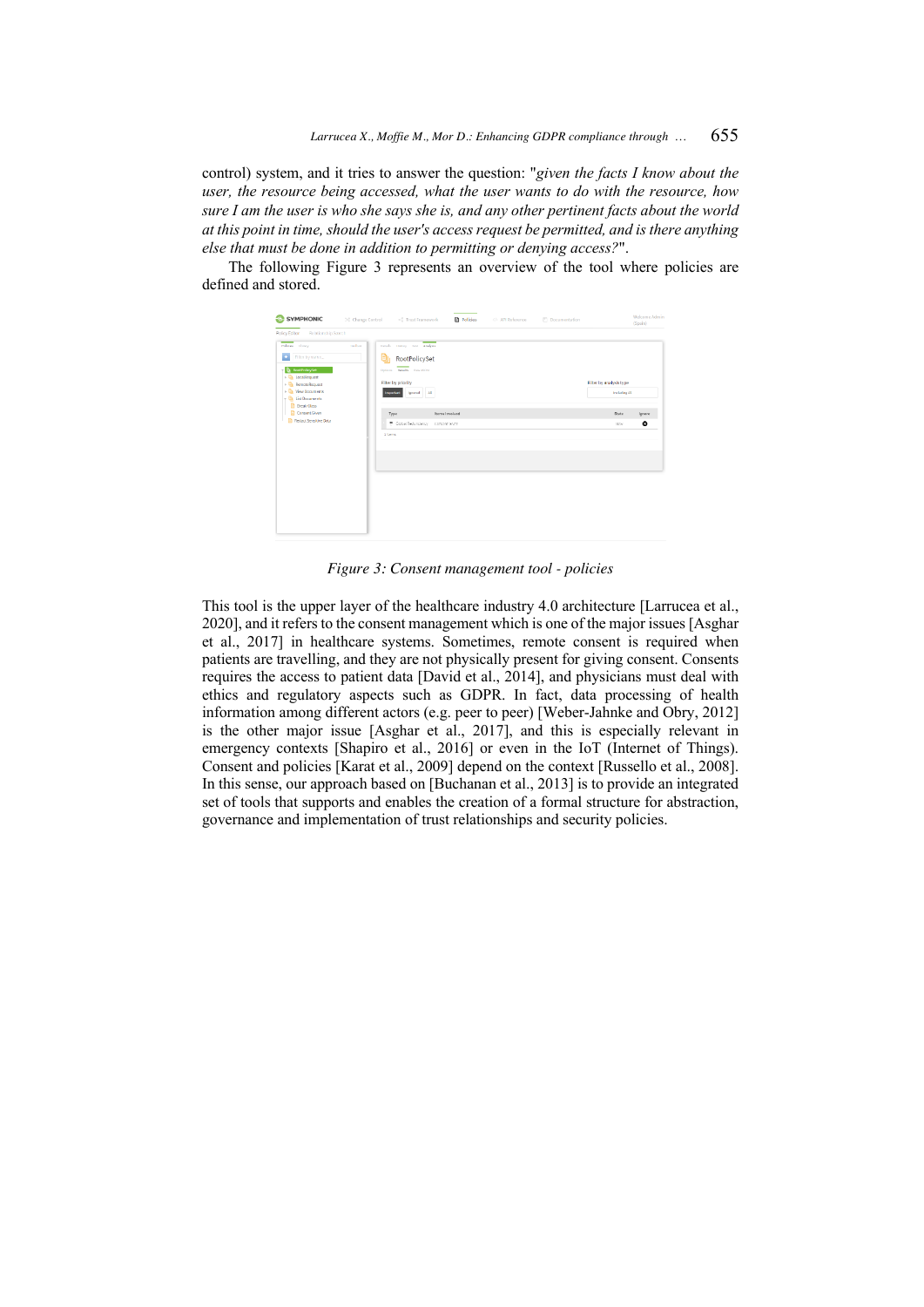

*Figure 4: Business process flow and the interaction among data hiding tools and consent management* 

Figure 4 summarizes the workflow over two countries, and how the consent and the data hiding tool are used. Consent manager reads the patient's health records, and it stores the consent for each patient. Each consent is translated, and it is read by the data hiding tool. Then this tool masks the data fields based on the information stored within each consent. Afterwards the information is sent to the requested country by using the extended OpenNCP functionalitiy. Further explanation about this tool can be obtained here [SHiELD project, 2017].

### **3.3 Data hiding and data sensitivity tools**

### **How does the Data hiding tool work?**

The data hiding tool aims at addressing privacy rules related to sharing and storing of personal sensitive information – while providing a solution for real-world applications and data flows. The tool supports a wide range of data flows shown in the next figure. These flows (Figure 5) include: (1) Static data masking in DBs, (2) DB Response masking (3) Application layer masking (via proxy) where the traffic is monitored (via a proxy) and masked, (4) Log file masking and (5) Data export (e.g. to the cloud) and masked.



*Figure 5: Common data flows – architectural view*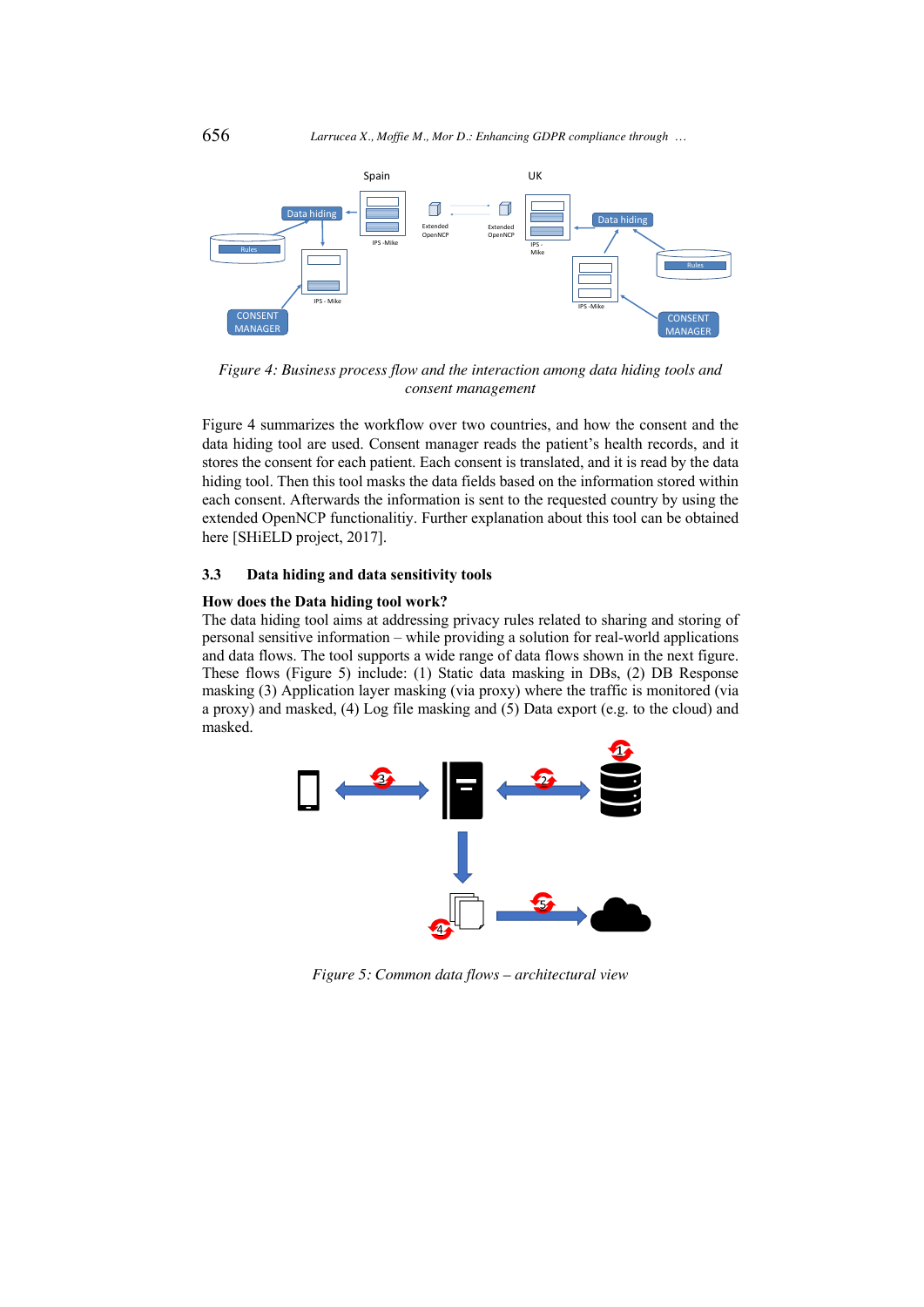While the use cases span a wide array of architectural and data flow arrangements the data hiding tool is designed to address the following common requirements:

- 1. Support a wide array of mechanisms to identify and select (sensitive) data elements within structured documents (e.g. xml, json, csv, xslx), unstructured documents (e.g. text, pdf, docx) as well as composite documents (e.g. HTML embedded within XML).
- 2. Provide a wide array of masking/unmasking operations including redaction, tokenization, encrypt, format preserving tokenization and format preserving encryption.to address different needs such as referential integrity and/or reversibility.
- 3. Support the modification (rewriting) of the payload itself while keeping its structure.
- 4. Provide the user with fine grained control over the tool behavior, e.g. using a policy.
- 5. Support for conditional and predicated processing.

To support these requirements the hiding tool (internally) constructs – based on the policy - masking/unmasking 'engines'. These engines handle (composite) payloads by processing the payloads in discrete steps. Essentially creating a flow of data where each step handles one aspect of the payload and postpones the rest of the processing for the next steps. In the design, we implement the data flow as a directed acyclic graph. The graph nodes are responsible for processing a specific type of payload. For example, a processor can be responsible to parse a JSON payload or encrypt text. The graph edges are responsible for  $(1)$  identifying the next processor in the data flow,  $(2)$  selecting a data element such as a Json element or a CSV Cell, and (3) providing the user with the ability to specify whether processing should be performed on the selected value (using predicates and conditions) based on additional input and/or the selected value itself.

To explain the tools, we present an example where the user would like to mask the name in the payload depicted in Figure 6. The steps to be taken are the following:

- 1. Parse XML, select XPath (e.g. "/partial-response/changes/update")
- 2. Parse Html, select CSS (e.g. "table > tbody > tr > td:nth-child(2)")
- 3. Mask content
- 4. Rebuild HTML with updated text
- 5. Rebuilt XML with updated element

```
<?xml version="1.0" encoding="utf-8"?>
<partial-response>
... <update ...>
                <![CDATA[
\langle \text{table} \dots \rangle <td ...">Name</td>
                   <td ...">john doe</td> 
             .. 
                    ..</table> ]]>
     </update> ...
</partial-response>
```
*Figure 6: Composite payload masking example*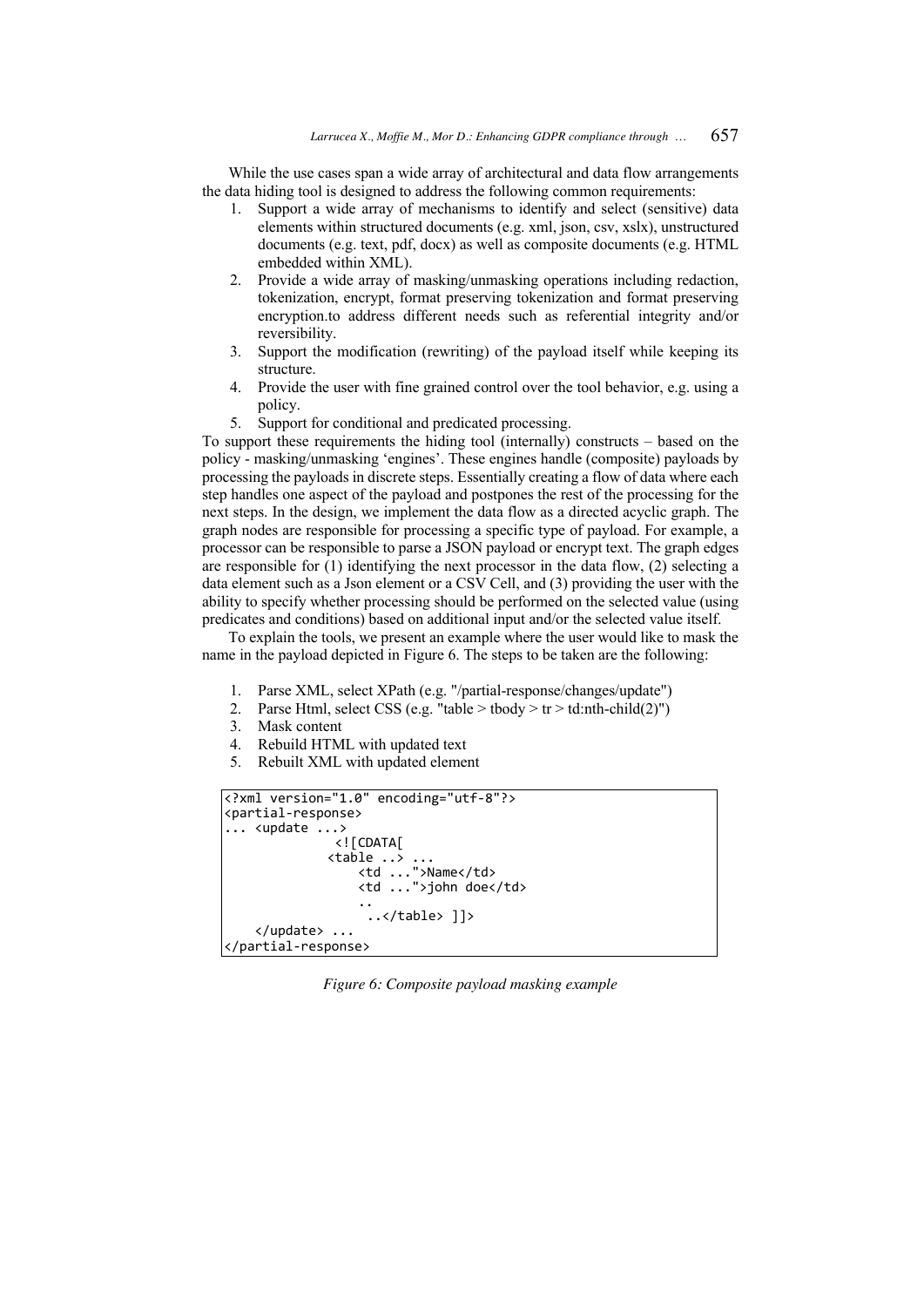These steps are realized using the following processors and selectors

- 1. An XML processor that parses XML payloads, support XPath Syntax expressions to select XML nodes and support updating of selected nodes.
- 2. A HMTL processor that parses HTML payload, support CSS Syntax and selectors as well as support updating of selected elements.
- 3. A Masking Processor which is able to mask text, e.g. replace text with '\*',
- 4. An XPath selector that specifies the relevant XPath, and
- 5. A CSS selector that specifies the relevant CSS path.

A graph connecting the described processors and selector is shown in the following figure 7.



*Figure 7: Masking engine instance example*

The hiding tool main interface is a single method called process. This method receives the payload, policy and a few more additional arguments and provides as a result the processed payload (e.g. masked/unmasked).

#### **How does the Data Sensitivity work?**

The process of identifying sensitive data is a necessary step to be able to address EU GDPR regulation. The first step is to discover the personal data in the organization datastores, categorize the data, and finally apply appropriate methods to protect the data. Given a category, the organization can adhere to a specific GDPR requirement. For example, the GDPR defines special categories such as racial and health data. A company must have a legitimate and lawful reason for collecting, storing, transmitting, or processing these special categories.

The Data Sensitivity Analysis Tool addresses the first step. It finds the sensitive/personal data in relational databases. The tool is provided with DB tables for analysis and a configuration. The configuration allows us to customize the tool and select relevant predefined classifiers. In addition, the tool provides the ability to define custom classifiers. The tool analyses each one of the tables and provides the table categories as well as specific information for each column. This information includes the column categories and sub-categories, each attached with a corresponding confidence score.

Internally, the tool utilizes several methods to identify categories. These include simple methods – "single value classifiers" - such as regular expression, dictionaries as well as methods to check complex restrictions such as Luhn checksum. Instead, the tool uses advanced statistical analysis and it is able to account for multiple values in the column to differentiate between categories which may have overlapping values.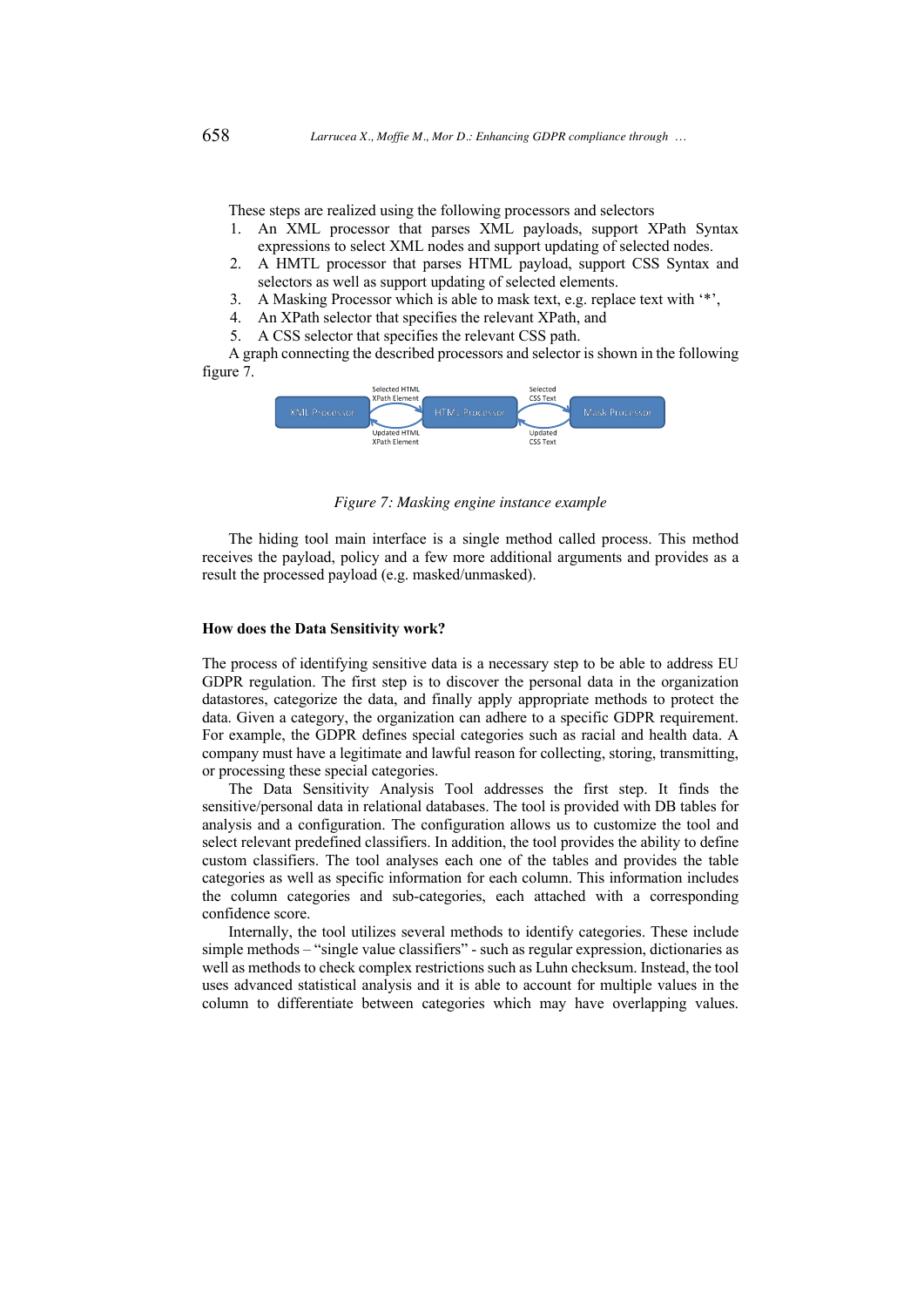Specifically, this is accomplished by applying different types of statistics which can differentiate correctly between the categories. The next figure 8 shows one type of statistic able to differentiate between categories based on the distance of the discrete distribution of the sample from the one expected for each category.



*Figure 8: Applying Kullback-Leibler distance on discrete distribution [Assaf et al., 2019]*

# **4 Case study**

### **4.1 General overview**

Our case study is based on the following situation [Larrucea et al., 2020], where a UK citizen travelling to Spain incurs a stroke, he/she is taken to the nearest Spanish hospital, and medical doctors ask for his/her patient's electronic health records (EHR). Each country has its own NHS, and there is an exchange of data between hospitals.

### **4.2 Business Processes Layer**

This layer deals with the consent management in a healthcare industry 4.0 context where 2 different countries must collaborate and share patient's health records for assisting a patient travelling from one country to another.

This case study is also based on the case studies reflected in [Larrucea et al., 2019] where they use the same situation as a testing example. In this case, a UK citizen travelling to Spain incurs a stroke and is taken to the nearest Spanish hospital. While receiving first aid from the Emergency Medical Services (EMS), the coordination centre informs the EMS in which hospital the patient should be taken to. At the same time a message is sent to a workstation located in the emergency department of the hospital responsible for alerting the first-aid unit. As soon as the message is received a medical team is created for the stroke assistance. To ensure the best assistance, the medical staff wishes to check the patient's electronic health records (EHR) to know their medical history (e.g. their epSOS patient summary).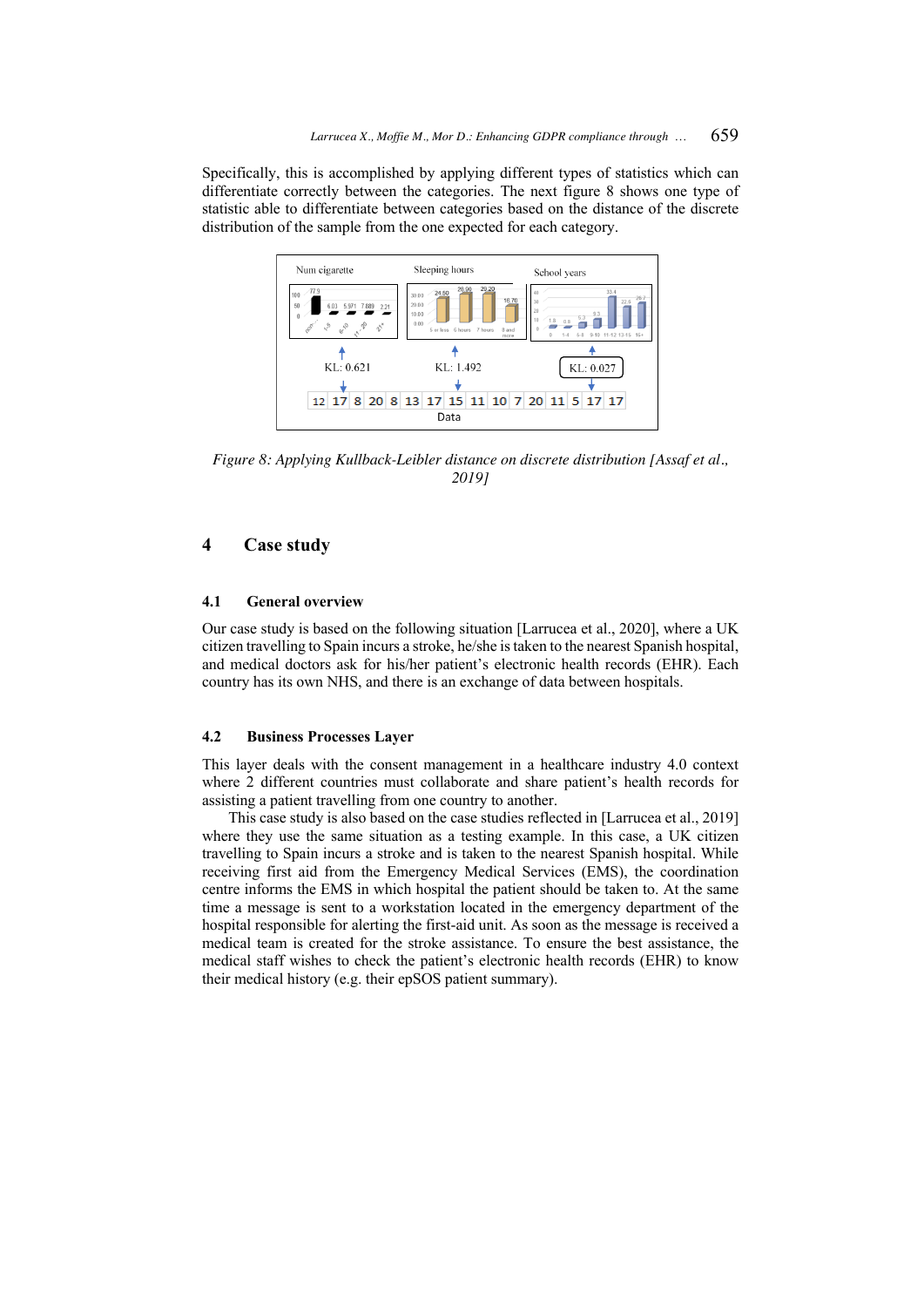From a technical point of view, Figure 9 represents the solution where different National Health Systems are interconnected ['Smart Open Services for European Patients', 2018]. Figure 9 includes the two members of the European Union that are connected by using OpenNCP. Each national OpenNCP installation plays a relevant role within the consent management. This business process involves different OpenNCP nodes and each node includes a set of functionalities in order to strength data security and privacy. Security is a chain and it is as strong as its weakest link and all these NHSs are connected by using this platform.



*Figure 9: Reference Architectural Model Industry 4.0 adopted for the healthcare industry 4.0* 

Each national contact point has the same set of tools for managing consent, for hiding sensitive data, and for secure monitoring (Figure 9).

#### *Data Layer*

As this layer is central aspect of our resulting platform, we show in Figure 10 the main UI for data hiding tool. The UI allows the user to create, manage and test the hiding policies. Note, during runtime the data hiding tools' 'process' API is called with the policy id and relevant payload.

Obviously, there are several connections between different tools such as the consent manager, the data hiding tool and the extended OpenNCP, but we just want to highlight the tool we have developed and used for supporting the approach.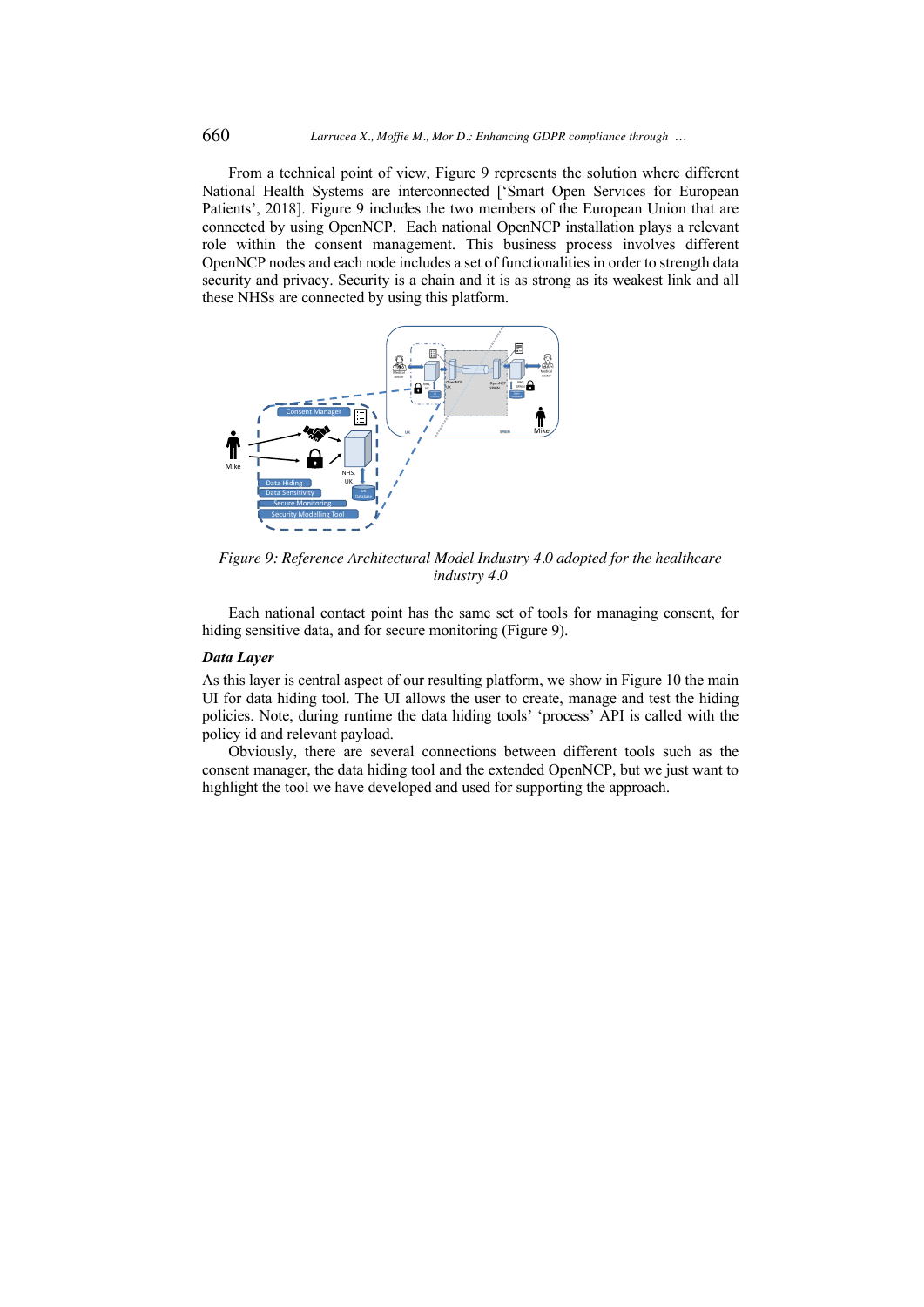Larrucea X., Moffie M., Mor D.: Enhancing GDPR compliance through ... 661



*Figure 10: Data Masking toolkit, policy graph*

Figure 10 shows the policy graph (data flow) created to mask the sensitive data in the patient health record. In the following paragraphs we provide an example of the outcomes of this tool.

#### **Example of an eHealth record masked**

The data hiding tool was used to hide specific data in a Psychiatry Discharge Report (XML based) and was configured to account for the consent provided by the user and hide only the non-consented information.

Figure 12 shows a XML example of a clinical document before being processed, and it shows the result after the masking tool was invoked. In this case, as a result all attributes are encrypted based on the consent.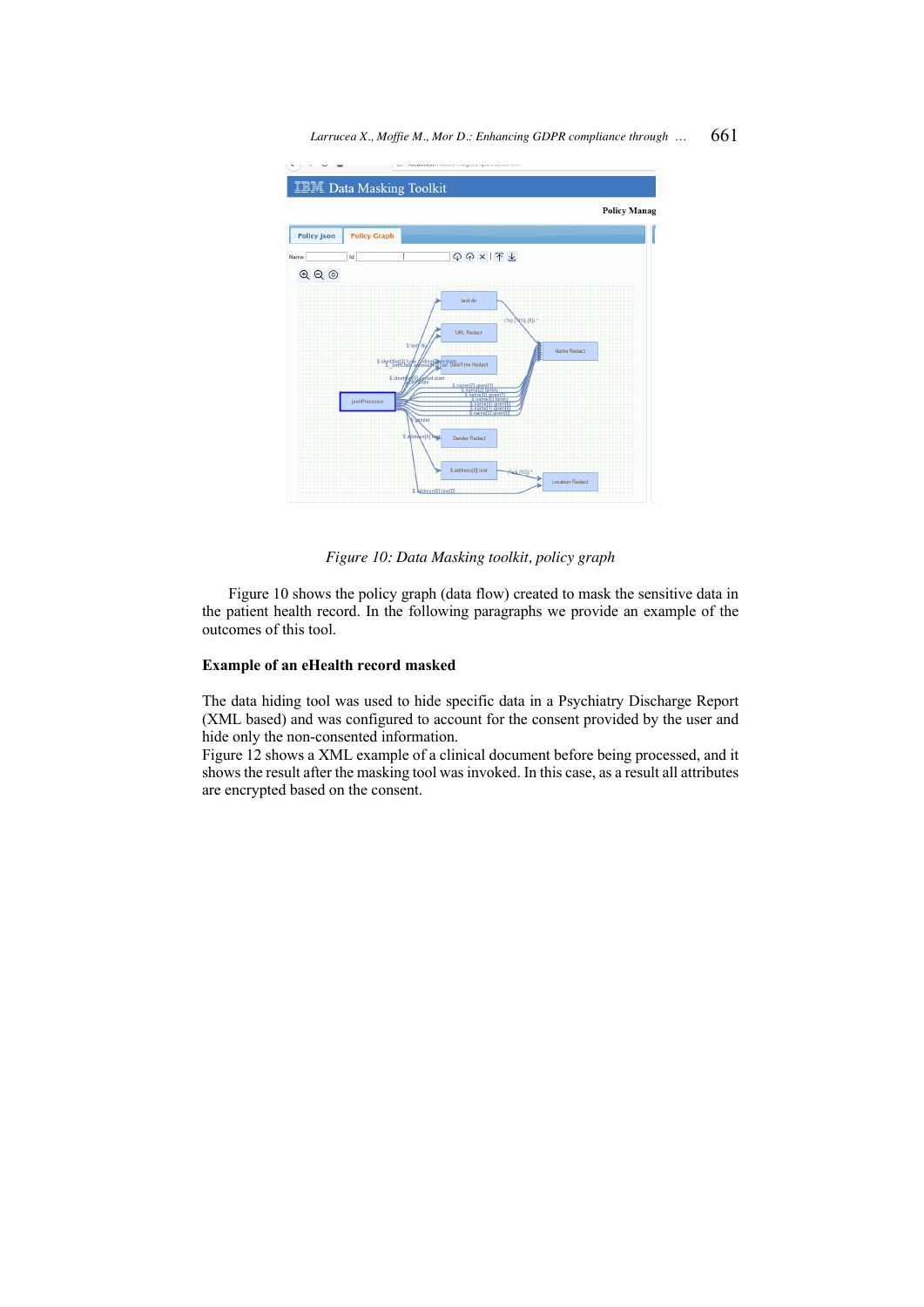```
<?xml version="1.0" encoding="UTF-8"?>
<ClinicalDocument xmlns:xsi="http://www.w3.org/2001/XMLSchema-instance" 
xmlns:voc="urn:hl7-org:v3/voc"
xsi:schemaLocation="urn:hl7-org:v3 CDASchema/CDA.xsd">
…
       <component>
         <section>
                                  root="2.16.840.1.113883.10.20.22.2.15"
extension="20170509"/>
           <code code="10157-6" codeSystem="2.16.840.1.113883.6.1"/>
           <title>ANTECEDENTES FAMILIARES</title>
           <text>
             <paragraph>Madre con antecedentes de depresión que requisó 
ingreso hospitalario. Tío materno con esquizofrenia. Tía materna con 
depresión</paragraph>
           </text>
         </section>
       </component>
       <component>
…
```
*Figure 11: An example of the XML unmasked*

```
<?xml version="1.0" encoding="UTF-8"?>
<ClinicalDocument xmlns:xsi="http://www.w3.org/2001/XMLSchema-instance" 
xmlns:voc="urn:hl7-org:v3/voc" xmlns="urn:hl7-org:v3" 
xsi:schemaLocation="urn:hl7-org:v3 CDASchema/CDA.xsd">
… <component>
        <section>
                                 extension="6Caf3Sqq11IWkLHcvAH/yg=="
root="oRssaWwwV45ZoqEv571KUR27AGBh8vzl2VtOMjiyJI0="/>
          <code code="phntHMAorf0xd0ujEZStmw==" 
codeSystem="oRssaWwwV45ZoqEv571KUXq8zpTGZhb8iuiNIR7NS+k="/> 
<title>ZiUWkE3R8pE7gyaLyIvQT1KC62AHvAxaZBHahow7sio=</title>
<text> 
<paragraph>Oe4K6ocNFUyc6xafXTT6Ipl9yci4IcYzmDJrxlonGo3XJ+cPNXISv9jZyQH
57ijqSd5KO0KoWQYqez+wFCVKr5xFPDecKEDv7vtSA30wp4VeG7ZVcsj7KXbqxqbDQF6Je
7UjCU/uOD4epWG0KthZeXaUmoQC2htjl3IEGhTPt8M=</paragraph>
          </text>
        </section>
      </component>
…
```
*Figure 12: An example of the XML masked*

#### **Example of a Data Sensitivity work**

We run the Data Sensitivity Analysis tool on consultation table with our case study NHS DB. This table contains patient info including many Direct and Indirect (Quasi) Personal Identifier information such as name, phone, national id and birth date. The purpose was to categorize correctly each of the table columns. The tool found that the table contains both Direct and Indirect (Quasi) Personal Identifiers. In addition, for each column it provides its category and subcategories.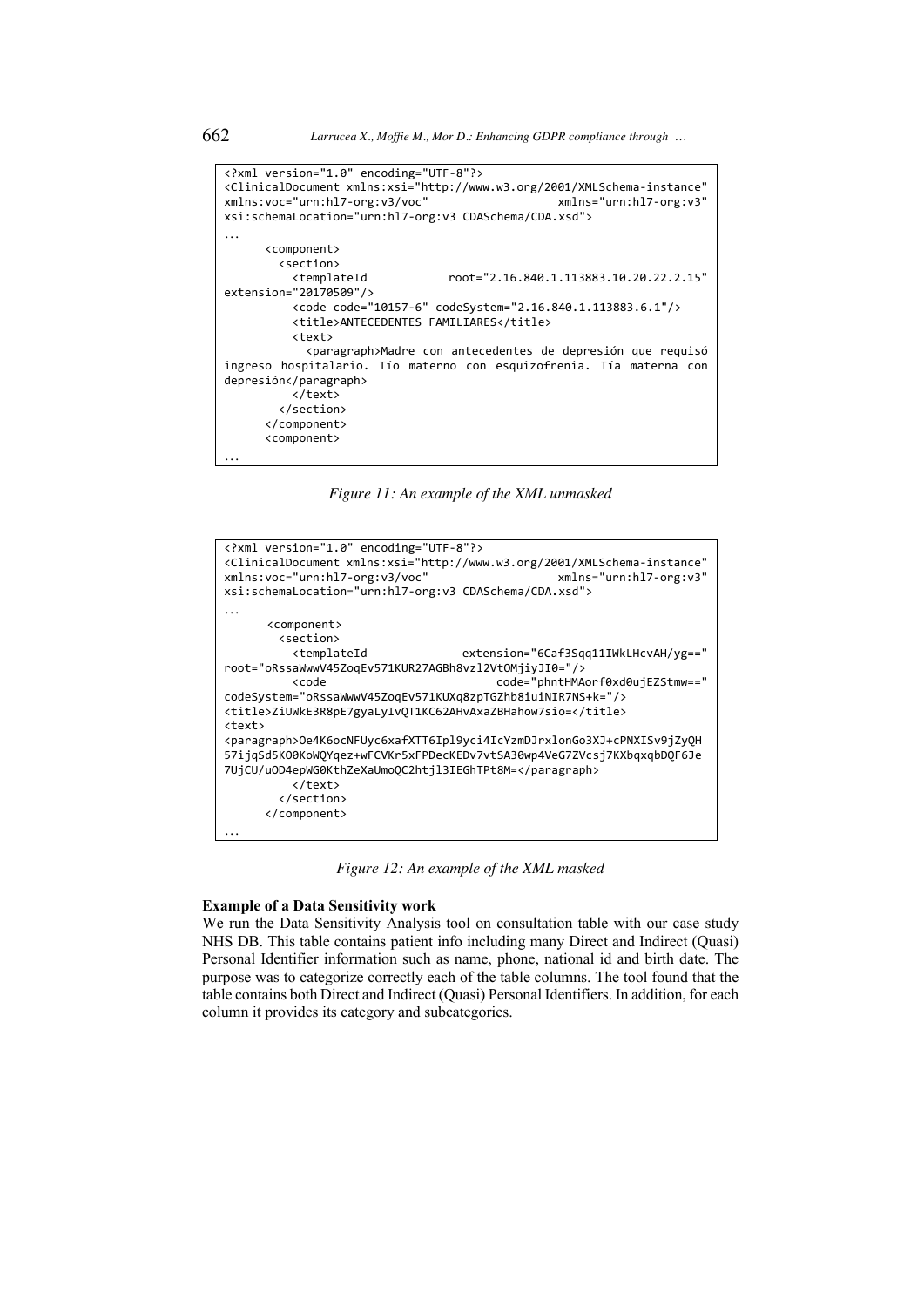Figure 13 displays part of the JSON result for the consultation table. As illustrated, the consultation table contains both Direct Identifier and Quasi Identifier columns. The HCP ID column is identified as a Quasi Identifier and the results show a high likelyhood (confidence score of 0.9) that it contains sensitive information.

```
"tables": {
  "name": "consultation",
  "categories": [
   { "category": "Direct Identifier",
     "score": 1.0},
    { "category": "Quasi Identifier",
   "score" : 1.0 }],
"columns": [
 "name": "HCP_ID",
   "category": {
     "category":"Quasi Identifier",
     "score":0.9},
    "subCategories": [
     { "category": "Region",
      "score": 0.9 }]
} …
```
*Figure 13: JSON result for the consultation table*

### **5 Conclusions**

The GDPR is being considered as a fundamental requirement in any software system managing or processing personal information. Our industry 4.0 architecture and our set of tools such as consent management, data sensitivity and data hiding tools are key elements for fulfilling with GDPR requirements. These articles are the followings:

- "Article 5. Principles relating to processing of personal data". In fact, the medical records exchanged are collected for specified, explicit and legitimate purposes
- "Article 6 Lawfulness of processing". In our solution patients have given consent to the processing of his or her personal data for one or more specific purposes. In addition, our data hiding tools are considered as appropriate safeguards, which include encryption or pseudonymisation
- "Article 7 Conditions for consent". As we are using a consent management tool, the controller shall be able to demonstrate that the data subject has consented to processing of his or her personal data.
- "Article 8 Conditions applicable to child's consent in relation to information society services". This is a special case which can be tackled with our solution.
- "Article 9 Processing of special categories of personal data". This is the case for medical records.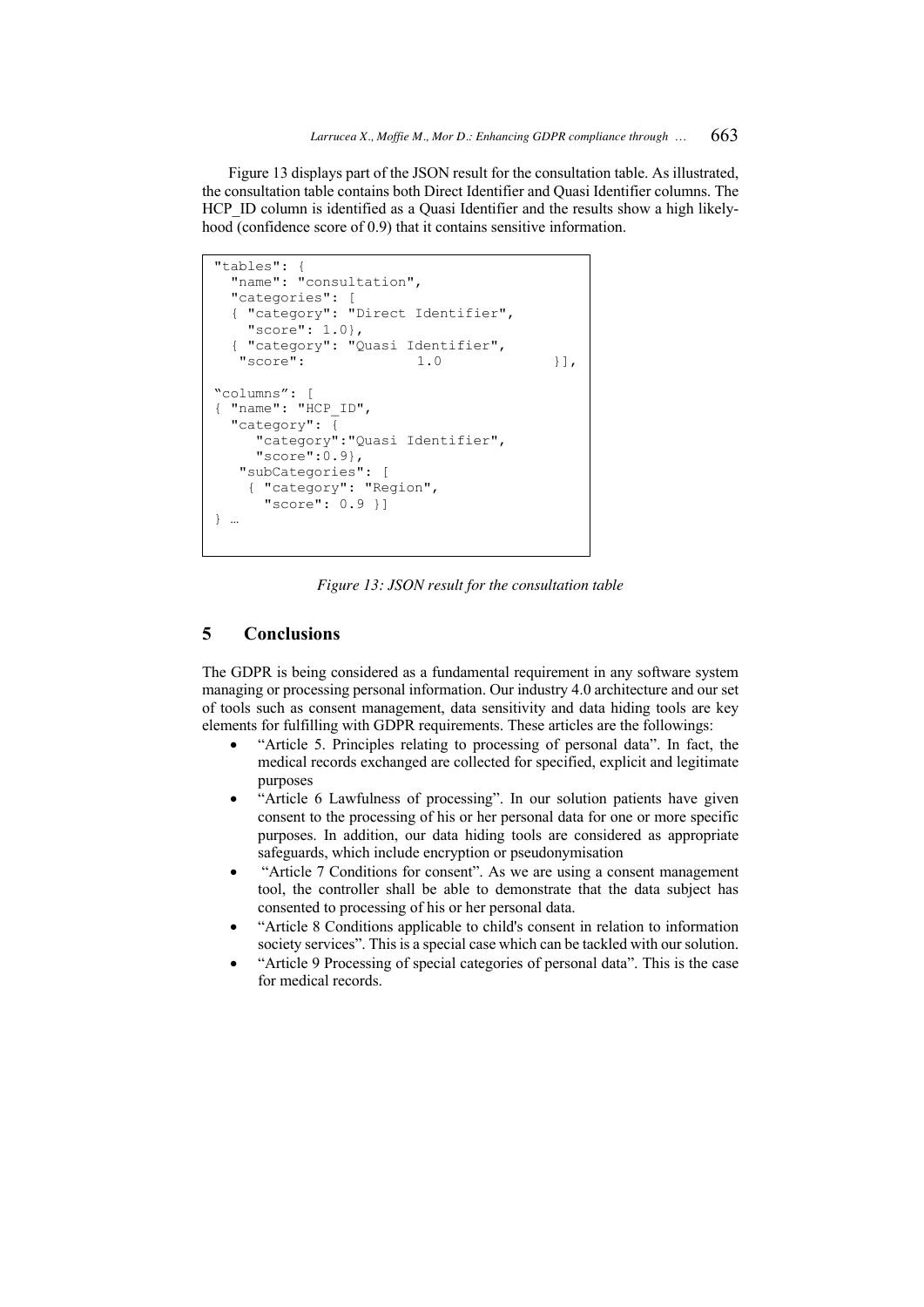The use of our approach is a step forward for the current development of the OpenNCP platform. We are providing a way to enhance security and privacy between different NHS from different countries, and to enhance compliance to GDPR processing and managing patients' data. We have defined and used consent manager and the data hiding tool for sharing health records, and we have used a healthcare industry 4.0 reference framework.

Our case study illustrates some of the real-world complexities and how the approach we took can address those complexities. This includes identifying and categorizing the information that is subject to GDPR and consent, integrating the consent manager and data hiding tool within the data flow while providing the user fine grained control over his personal data.

As a future work, we are working on the exchange of patients' data originating from mobile devices, and on how to integrate them into NHS, and on how to prevent data breaches within this complex scenario.

### **6 References**

[Alloghani et al., 2018] Alloghani, M., Al-Jumeily, D., Hussain, A., Aljaaf, A. J., Mustafina, J., Petrov, E.: 'Healthcare Services Innovations Based on the State of the Art Technology Trend Industry 4.0'; In 2018 11th International Conference on Developments in eSystems Engineering (DeSE). Cambridge, United Kingdom: IEEE (2018), 64–70. https://doi.org/10.1109/DeSE.2018.00016

[Asghar et al., 2017] Asghar, M. R., Lee, T., Baig, M. M., Ullah, E., Russello, G., Dobbie, G.: 'A Review of Privacy and Consent Management in Healthcare: A Focus on Emerging Data Sources'; IEEE (2017), 518–522. https://doi.org/10.1109/eScience.2017.84

[Assaf et al., 2019] Assaf, S., Farkash, A., Moffie, M.: 'Multi-value Classification of Ambiguous Personal Data'; In C. Attiogbé, F. Ferrarotti & S. Maabout (Eds.), New Trends in Model and Data Engineering (Vol. 1085). Cham: Springer International Publishing (2019), 202–208. https://doi.org/10.1007/978-3-030-32213-7<sup>16</sup>

[Badri et al., 2018] Badri, A., Boudreau-Trudel, B., Souissi, A. S.: 'Occupational health and safety in the industry 4.0 era: A cause for major concern?'; Safety Science, 109 (2018), 403–411. https://doi.org/10.1016/j.ssci.2018.06.012

[Buchanan et al., 2013] Buchanan, W. J., Uthmani, O., Fan, L., Burns, N., Lo, O., Lawson, A., et al.: 'Modelling of Integrated Trust, Governance and Access'; In M. Felici (Ed.), Cyber Security and Privacy (Vol. 182). Berlin, Heidelberg: Springer Berlin Heidelberg (2013), 91–101. https://doi.org/10.1007/978-3-642-41205-9\_8

[Celesti et al., 2019] Celesti, A., Amft, O., Villari, M.: 'Guest Editorial Special Section on Cloud Computing, Edge Computing, Internet of Things, and Big Data Analytics Applications for Healthcare Industry 4.0'; IEEE Transactions on Industrial Informatics, 15, 1 (2019), 454–456. https://doi.org/10.1109/TII.2018.2883315

[Conley and Pocs, 2018] Conley, E., Pocs, M.: 'GDPR Compliance Challenges for Interoperable Health Information Exchanges (HIEs) and Trustworthy Research Environments (TREs)'; European Journal for Biomedical Informatics, 14, 3 (2018), 48–61.

[David et al., 2014] David, M., Rosa, F., Rodrigues, P. P.: 'Need and Requirements Elicitation for Electronic Access to Patient's Medication History in the Emergency Department'; IEEE (2014), 497–498. https://doi.org/10.1109/CBMS.2014.108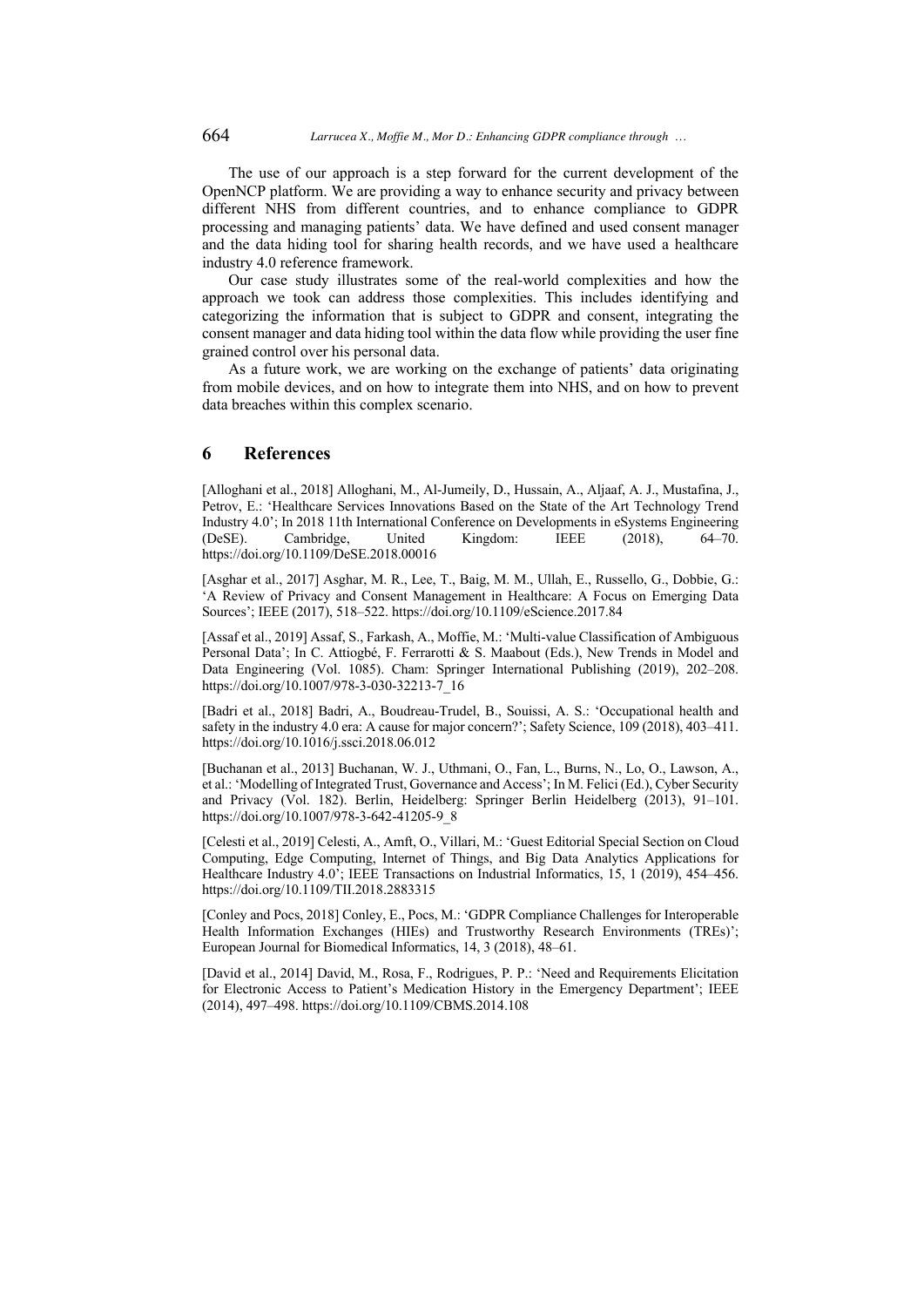[EHDEN consortium, 2020] EHDEN consortium: 'European Health Data & Evidence Network (EHDEN)'; (2020). Retrieved from https://www.ehden.eu/

[Elhoseny et al., 2018] Elhoseny, M., Abdelaziz, A., Salama, A. S., Riad, A. M., Muhammad, K., Sangaiah, A. K.: 'A hybrid model of Internet of Things and cloud computing to manage big data in health services applications'; Future Generation Computer Systems, 86 (2018), 1383– 1394. https://doi.org/10.1016/j.future.2018.03.005

[European Commission, n.d.-a] European Commission: 'eHealth DSI Operations'; (n.d.-a). Retrieved from  $\blacksquare$ 

https://ec.europa.eu/cefdigital/wiki/display/EHOPERATIONS/eHealth+DSI+Operations+Hom e

[European Commission, n.d.-b] European Commission: 'OpenNCP'; (n.d.-b). Retrieved from https://ec.europa.eu/cefdigital/wiki/display/EHNCP

[Hathaliya et al., 2019] Hathaliya, J. J., Tanwar, S., Tyagi, S., Kumar, N.: 'Securing electronics healthcare records in Healthcare 4.0 : A biometric-based approach'; Computers & Electrical Engineering, 76 (2019), 398–410. https://doi.org/10.1016/j.compeleceng.2019.04.017

[Health information Institute, 2010] Health information Institute: 'NHS Electronic Health Record System'; (2010). Retrieved from http://www.mscbs.gob.es/en/organizacion/sns/planCalidadSNS/docs/HCDSNS\_English.pdf

[Heinze et al., 2011] Heinze, O., Birkle, M., Köster, L., Bergh, B.: 'Architecture of a consent management suite and integration into IHE-based regional health information networks'; BMC Medical Informatics and Decision Making, 11, 1 (2011). https://doi.org/10.1186/1472-6947-11- 58

[Javaid and Haleem, 2019] Javaid, M., Haleem, A.: 'Industry 4.0 applications in medical field: A brief review'; Current Medicine Research and Practice (2019). https://doi.org/10.1016/j.cmrp.2019.04.001

[Karat et al., 2009] Karat, J., Karat, C.-M., Bertino, E., Li, N., Ni, Q., Brodie, C., et al.: 'Policy framework for security and privacy management'; IBM Journal of Research and Development, 53, 2 (2009), 4:1-4:14. https://doi.org/10.1147/JRD.2009.5429046

[Larrucea et al., 2020] Larrucea, X., Moffie, M., Asaf, S., Santamaria, I.: 'Towards a GDPR compliant way to secure European cross border Healthcare Industry 4.0'; Computer Standards & Interfaces, 69 (2020), 103408. https://doi.org/10.1016/j.csi.2019.103408

[Larrucea et al., 2019] Larrucea, X., Santamaria, I., Colomo-Palacios, R.: 'Assessing source code vulnerabilities in a cloud-based system for health systems: OpenNCP'; IET Software, 13, 3 (2019), 195–202. https://doi.org/10.1049/iet-sen.2018.5294

[Lezzi et al., 2018] Lezzi, M., Lazoi, M., Corallo, A.: 'Cybersecurity for Industry 4.0 in the current literature: A reference framework'; Computers in Industry, 103 (2018), 97–110. https://doi.org/10.1016/j.compind.2018.09.004

[Pace et al., 2019] Pace, P., Aloi, G., Gravina, R., Caliciuri, G., Fortino, G., Liotta, A.: 'An Edge-Based Architecture to Support Efficient Applications for Healthcare Industry 4.0'; IEEE Transactions on Industrial Informatics, 15, 1 (2019), 481–489. https://doi.org/10.1109/TII.2018.2843169

[Pang et al., 2018] Pang, Z., Yang, G., Khedri, R., Zhang, Y.-T.: 'Introduction to the Special Section: Convergence of Automation Technology, Biomedical Engineering, and Health Informatics Toward the Healthcare 4.0'; IEEE Reviews in Biomedical Engineering, 11 (2018), 249–259. https://doi.org/10.1109/RBME.2018.2848518